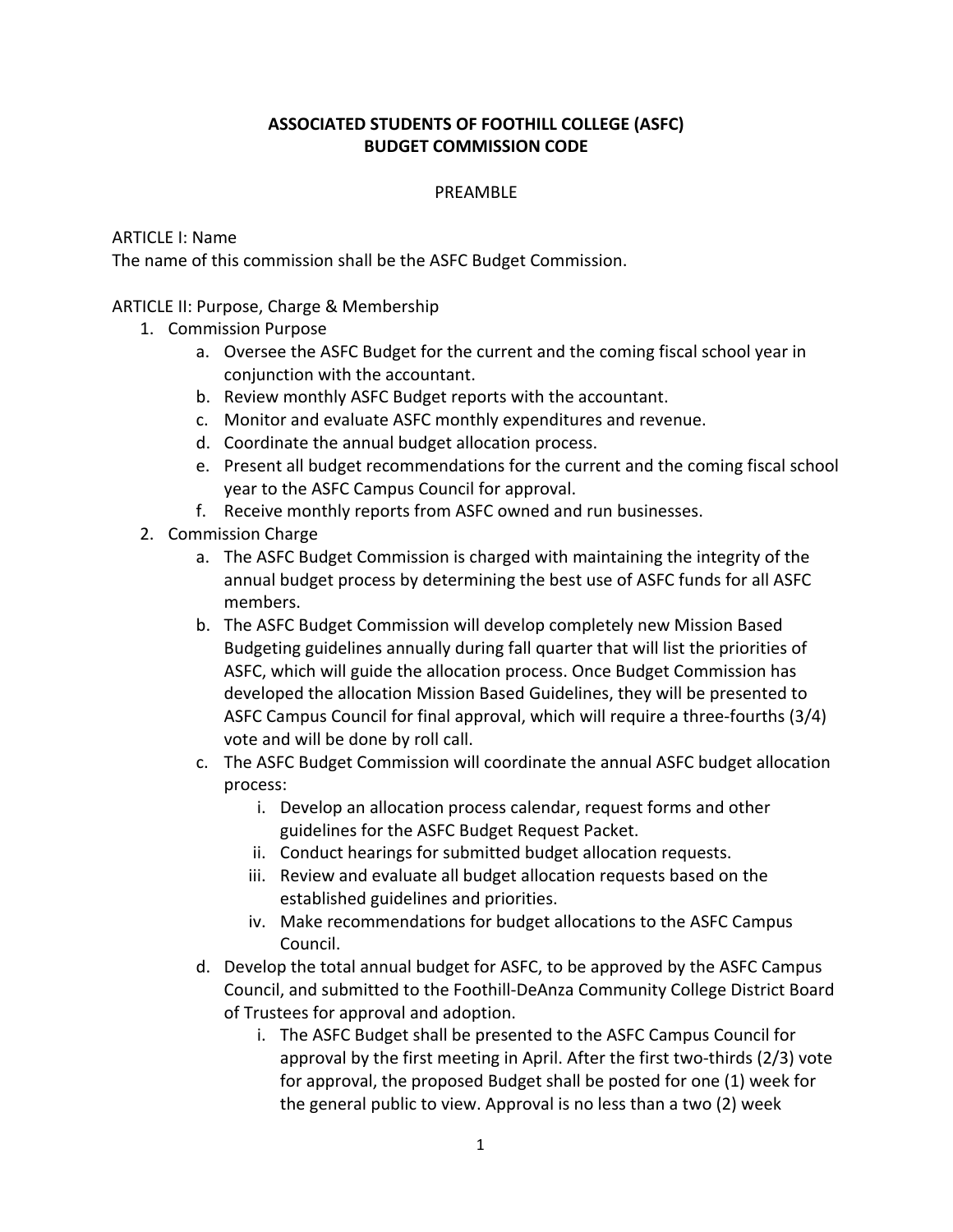process that requires a two-thirds (2/3) vote of the ASFC Campus Council at successive ASFC Campus Council meetings. The budget may be amended on the floor of the ASFC Campus Council prior to the second two-thirds (2/3) vote. However, once a change is made to the Budget that has been posted for the public to view, the changes must also be posted for the public to view for a period of at least forty-eight (48) hours. The second two-thirds (2/3) vote will take place after this period. Any and all amendments throughout the budget deliberations shall also require a two-thirds (2/3) vote for approval. The Final budget will be approved by April 30.

- e. The ASFC Fund Balance is restricted and cannot be utilized unless the ASFC College Council deems there is a need for allocation due to unforeseen circumstances and the ASFC Campus Council approves this action with a twothirds (2/3) vote.
- 3. ASFC Budget Commission Membership
	- a. Voting Members: (9)
		- i. ASFC Vice President of Finance (Chair)
		- ii. ASFC President (Vice Chair)
		- iii. Seven (7) students appointed and approved by ASFC Campus Council.
			- 1. Five (5) students from voting membership of ASFC Campus Council.
				- A. No more than three (3) Finance Board members, including the VP of Finance, may be voting members on the Budget Commission. If some of these slots are unable to be filled from the Finance Board members, by the third meeting of the quarter, the remaining unfilled positions will go to Campus Council to fill. Campus Council will recommend and approve Commission members from other ASFC Boards to fill open positions.
				- B. Two (2) of which will consist of member chosen from Campus Council (from different boards, not including Finance board).
			- 2. Two (2) at-large students. Students who have paid their student body fee, but not members of ASFC Campus Council. If these positions are not filled by the third  $(3<sup>rd</sup>)$  week of the quarter, the right to fill these positions becomes the prerogative of Council to appoint any qualified and good standing student, including voting members from Council.
		- iv. Voting members must be present at meeting to vote.
		- v. In their fourth week of membership in the Budget Committee, voting members will be required to attend Campus Council to be re-appointed in their position. The re-appointment must be approved by the ASFC Campus Council by a simple majority (50%+1).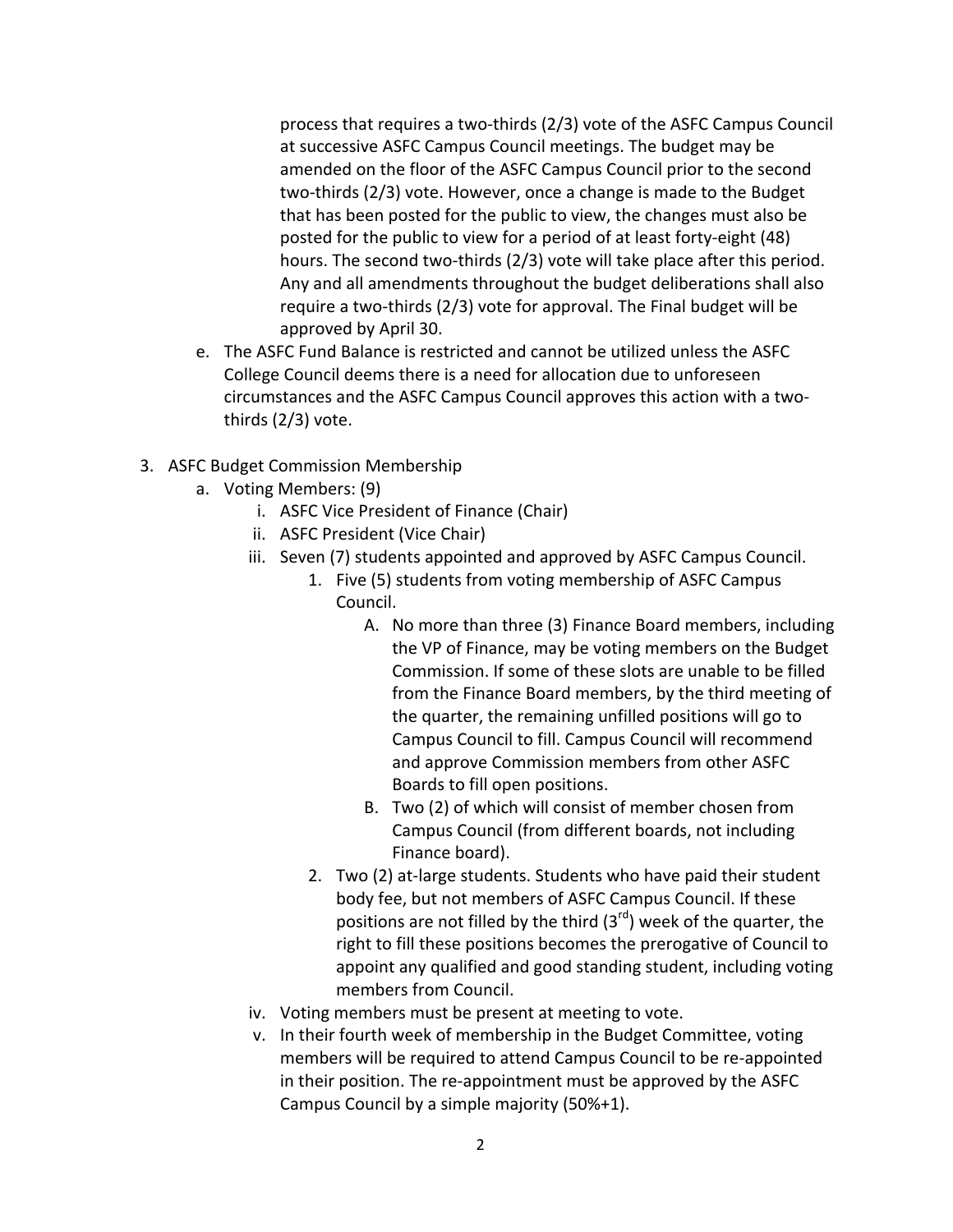- vi. In the case of resignation or termination of any voting member of the ASFC Budget Commission, the ASFC President will recommend a replacement selected from the ASFC membership. The appointment must be approved by the ASFC Campus Council by a simple majority (50%+1).
- b. Ex-Officio Non-Voting Members (Optional)
	- i. ASFC Secretary
	- ii. ASFC Vice President of Activities
	- iii. Staff, faculty or administrative advisor(s)
		- 1. For the purpose of the ASFC Budget Commission, the role of advisor is limited to resource capacity only. Advisors are to respond to questions and give historical perspectives as requested. Advisors may not vote, offer an opinion (unless asked by a voting member) make or second motions.
- 4. Attendance Policy for ASFC Budget Commission Voting Members
	- a. Absences
		- i. All voting members may have up to two (2) absences (excused, unexcused, or otherwise) per quarter. Not arriving to a meeting or arriving to a meeting after it is called to order, fifteen (15) or more minutes late, counts as a full absence. However, even though the member receives an absence for the meeting, they are still able to vote in the meeting.
	- b. Tardiness and Leaving Early
		- i. Tardiness to a meeting will count as one-half  $(\frac{1}{2})$  of an absence. Tardiness consists of arriving up to fifteen (15) minutes late after a meeting is called to order. Leaving prior to the end of the meeting or before the meeting is adjourned, counts as one-half  $(\frac{1}{2})$  of an absence.
	- c. Penalties
		- i. Once a member has gone over two  $(2)$  absences, they are automatically removed from the voting membership of the Commission. Based on the recommendation from the Finance Board to Campus Council, it is up to Council whether or not to allow them to re-apply for a position on the Commission.
- 5. ASFC Budget Commission Structure & Process
	- a. The ASFC Vice President of Finance shall serve as Chair of the ASFC Budget Commission.
	- b. The ASFC President shall serve as Vice Chair.
	- c. Allocations will be approved with a simple majority vote (50% +1) by present voting members of the ASFC Budget Commission. There are no proxy votes.
	- d. The ASFC Budget Commission shall meet with the accountant to determine annual allocation total available prior to the distribution of the ASFC Budget Allocation Request packet.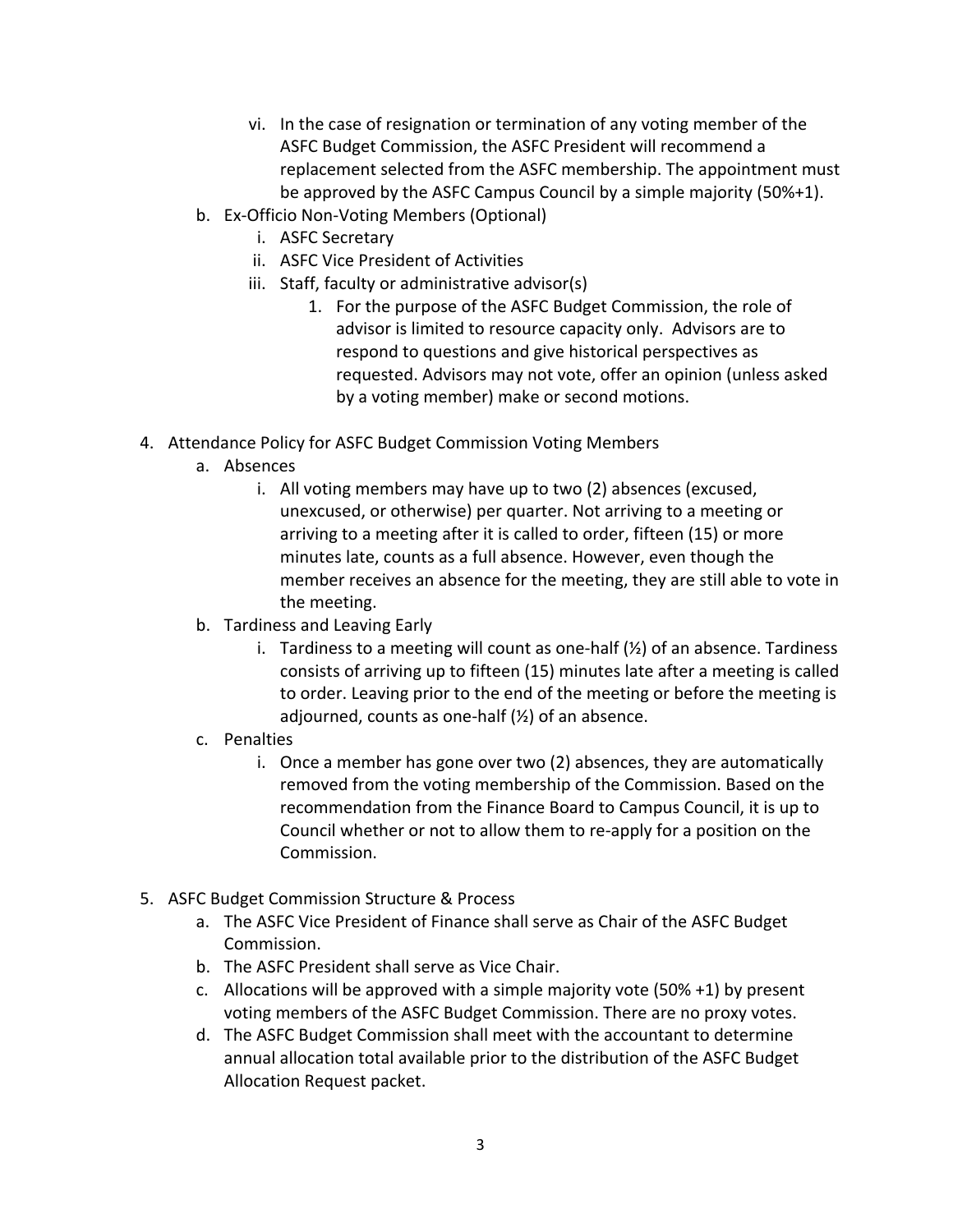- e. The ASFC Budget Commission shall only accept and consider budget allocation requests from current ASFC members.
	- i. Defined for this purpose, ASFC members eligible to submit a budget allocation request will not include any individual who is an employee of the FHDA District as full or part-time faculty or staff, or any administrator, even if they have paid the ASFC student body fee.
- f. Voting members of the ASFC Budget Committee may not submit budget allocation requests.
- g. The ASFC Budget Commission must have two-thirds (2/3) of voting members or six (6) present to conduct a meeting.
- h. Minutes will be taken at every ASFC Budget Commission meeting and posted online within 72 hours.

# ARTICLE III: BUDGET

- 1. Budget Process
	- a. The budget cycle runs for a period of one fiscal year, July1-June 30.
	- b. Allocated funds not utilized by June 30, will be transferred back to ASFC reserves.
	- c. All funded budget requestors will submit an evaluation of the program funded by ASFC. This will include an evaluation of the program activities and is due within 30 days after the program has expended their funds.
	- d. Programs in the budget which have income commitments are expected to fulfill their commitment by transferring funds from their respective trust accounts to ASFC.
		- i. These programs are allowed to use funds in excess of income target, subject to Council's approval.
	- e. The ASFC Budget Commission with a simple majority vote, (50%+1) for Campus Council's approval, recommends all allocations from reserve.
- 2. Budget Hearing Process
	- a. There needs to be a process for budget requests laid out in Fall quarter with a timeline available.
	- b. All Budget Requests for the next fiscal year will be due by the tenth week of Fall quarter.
	- c. Hearings regarding budget allocation requests for the following fiscal ear will take place in the Fall quarter and will conclude by the fourth  $(4<sup>th</sup>)$  week of the Winter quarter.
- 3. Budget Oversight Regarding Non-Students
	- a. All individuals associated with ASFC who have access to ASFC monies must present all their expenditures in itemized documentations within a week of the expenditure to the Budget Commission for review

# ARTICLE IV: MEETINGS

1. Regular meetings of the ASFC Budget Commission shall be held weekly (excluding holidays, closed weeks and exam weeks) during the academic year.